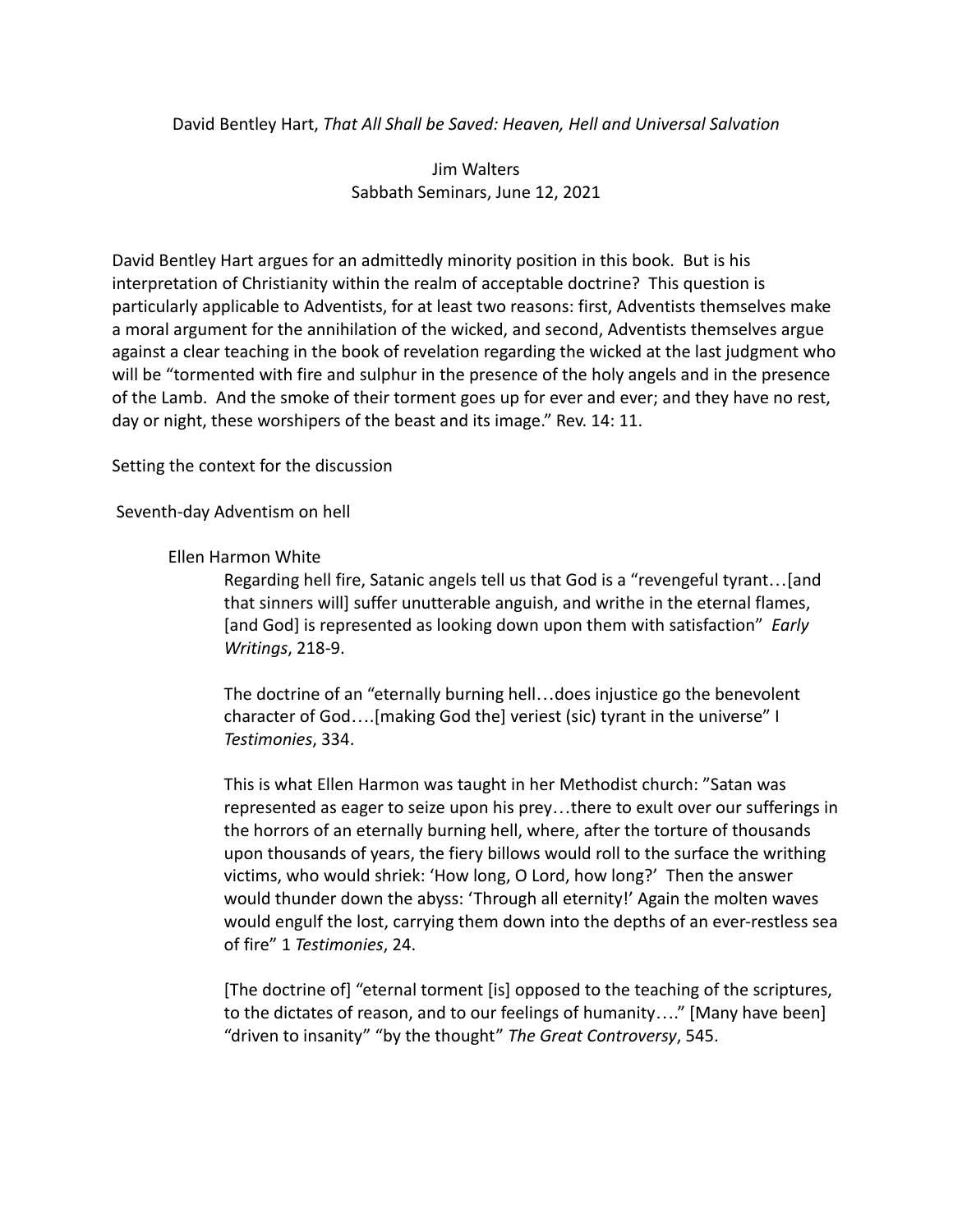The damned "must receive the penalty of transgression—'the wages of sin.' They suffer punishment varying in duration and intensity, 'according to their works,' but finally ending in the second death" *The Great Controversy*, 544.

Fundamental Belief 27: "The millennium and the end of sin: The millennium is the thousand-year reign of Christ with His saints in heaven between the first and second resurrections. During this time the wicked dead will be judged; the earth will be utterly desolate, without living human inhabitants, but occupied by Satan and his angels. At its close, Christ with His saints and the Holy City will descend from heaven to earth. The unrighteous dead will then be resurrected, and with Satan and his angels will surround the city; but fire from God will consume them and cleanse the earth. The universe will thus be freed of sin and sinners forever. (Rev. 20; 1 Cor. 6:2, 3; Jer. 4:23-26; Rev. 21:1-5; Mal. 4:1; Eze. 28:18.)"

## Scholarly reviews of *That All Shall Be Saved:*

Joshua R. Brotherton gives a rather even-handed summary but engages in at least gentle criticism, indicating that Hart "takes particular umbrage at the claim of Aquinas and others that the blessed must rejoice at the justice manifested in the punishments imposed upon those who are eternally condemned." "…Hart eventually makes some robust argument for his position." "However, the tone of the book…strikes this reader as incredibly arrogant." Brotherton also speaks of a "lack of source citations," "repetitive *ad hominin* attacks," and Hart's "continuously attempting to psychoanalyze the reasons people believe in an eternal hell." (*Nova et Vetera,* pp. 1394-1399, vol. 18, #4, Fall, 2020)

Taylor Patrick O'Neill says the book "does not seem to be a text which admits of moderate responses," and after reading it "one thirsts desperately for even a drop of irenicism." "Names and ideas are referenced in passing but never cited. A single contemporary text is mentioned but hardly explored…One keeps expecting the rhetorical setup to punch through to a complete argument on the next page, but the blow never lands." "On the very final pages of the book, Hart seems to be alert to the lack of argumentation, saying: 'I could go on. I could, if nothing else, spend a few hundred pages more dealing with certain highly technical issues of Christian metaphysical tradition…But I do not think that it would actually add anything to the essential arguments of these pages,' (207-8). It is hard to overstate how frustrating it is to find this statement nestled at the end of over two hundred pages...I would like to see this argument in its fullest and most robust form. Instead, all we receive is, frankly, a lot of preaching to the choir with rhetorical flourishes. Hart's grasp of the English language is probably unmatched by any living theologian, and yet he transgresses the fundamental principle of writing: show rather than tell." (*Nova et Vetera,* pp. 1399-1403, vol. 18, #4, Fall, 2020)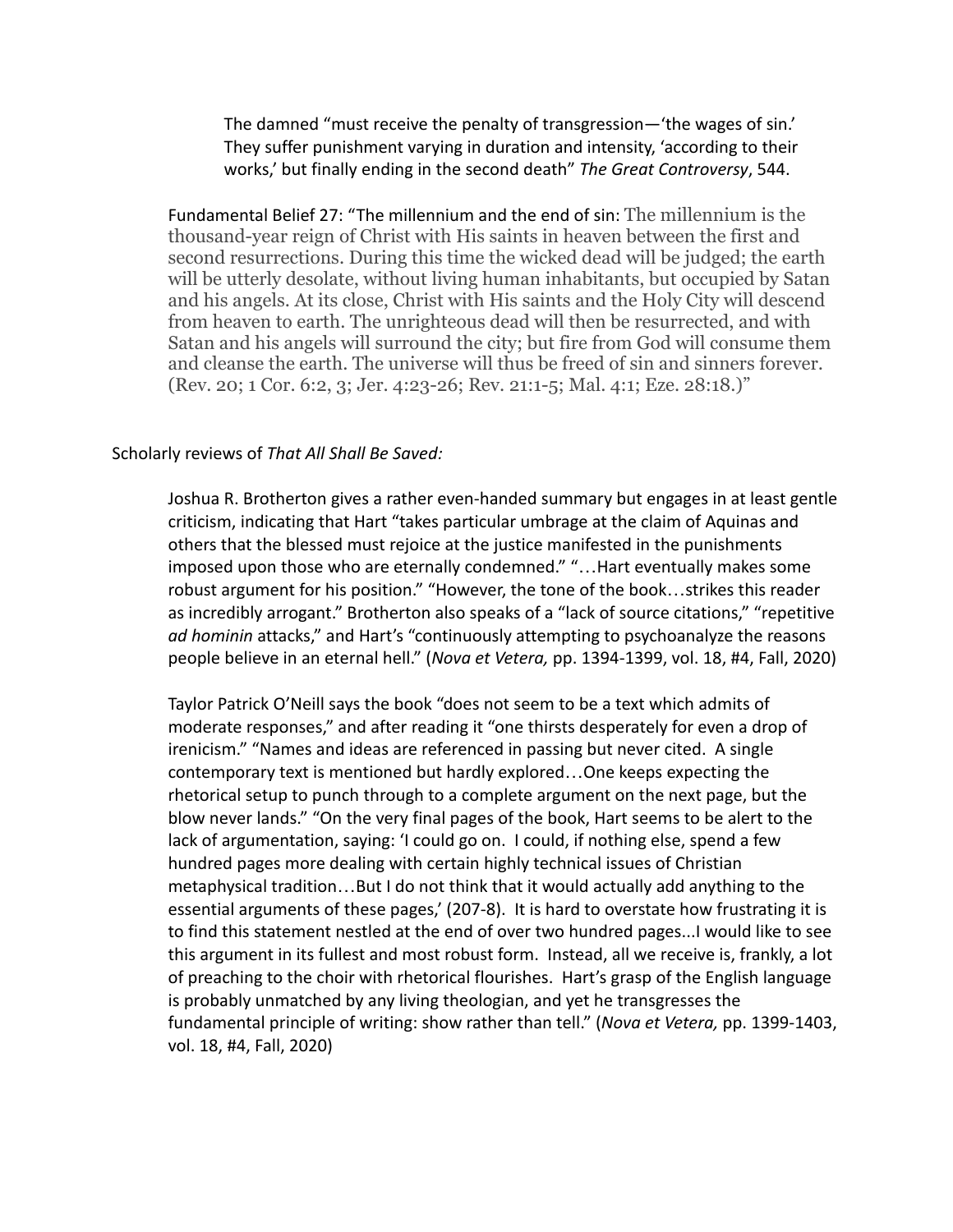Daniel Waldow, Duquesne University, writes "from my own Catholic infernalist perspective." In this interpretive summary the author says Hart's "thesis is not merely that all particular souls will happen to be saved, but additionally that a state of eternal damnation is not even a theoretical possibility. He strives to support this thesis primarily through logical analysis of the doctrine of hell and secondarily through biblical exegesis. He argues that the idea of hell is logically impossible, morally abhorrent, and absent from Christian revelation." This reviewer sees two central questions in Hart's book: a) "Does being a human person necessarily entail the capacity to voluntarily, eternally reject God? (13)." and b) "Can we identify the omnipotent and omniscient God as the supreme 'God' if he freely created a universe in which even a single soul could be damned? (28)." Here is another notable sentence: "If all are not saved, then God is a monster, and the reality we live in is 'something considerably worse than a nightmare' (91)." (*Journal of Moral Theology*, pp. 200-202, 2020)

Bible texts pointing to universal salvation

Then as one man's trespass led to condemnation for all men, so one man's act of righteousness leads to acquittal and life for all men. For as by one man's disobedience many were made sinners, so by one man's obedience many will be made righteous." Ro. 5;18,19

"For as in Adam all die, so also in Christ shall all be made alive. 1 Cor 15: 22 "For in him (Christ) all the fullness of God was pleased to dwell, and through him to reconcile to himself all things, whether on earth or in heaven, making peace by the blood of his cross." Colossians 1:19,20

Hart points to over 20 other biblical passages that indicate universal salvation, seeing these passages as more numerous than passages that point toward individual salvation/damnation.

Hart's chapter, "Doubting the Answers" in which he makes essential points

Actually, this chapter should not employ "Answers" in the title, because there is only one answer that Hart recognizes, although it has variations.

The answer that is most often given to the question of Why a fiery hell?, particularly why an *eternally* burning hell?, is clear enough: It's the argument of "rational freedom of the creature, and from the refusal of God to trespass upon that freedom, for fear of preventing the creature from achieving a true union of love with the divine (though, of course, unspeakable consequences await those who fail to do just this, discriminate between "pure" love and love motivated by fear)" (34-5). Hart proceeds to speak of a "remarkable array of variations" of this answer that change according to different emphases given to one element or another, the argument's language, the method of exposition given, and the rhetorical gifts of the author.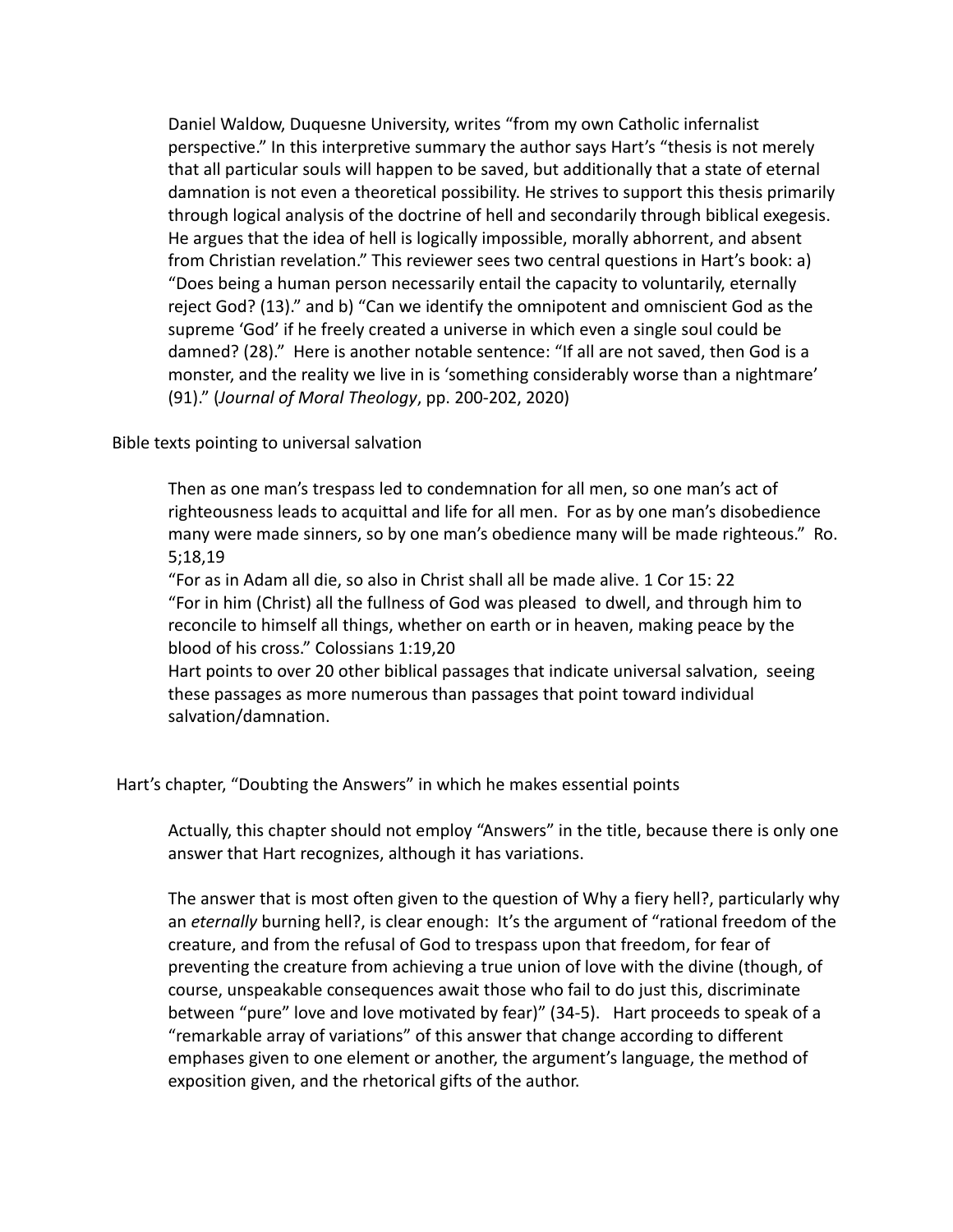If Hart had been more thorough in his treatment of hell, he'd likely have indicated that the Hebrew word *Sheol* means the place of all the dead, the "grave," or "pit." "As Ps. 16.10 indicates, there arose a hope in Judaism that the righteous would not be 'left' there, and, acc. to Acts 2.27-31, Christ, after passing like all men through death, entered this realm but by His Resurrection, fulfilled Ps. 16.10 in his own person and, becoming 'the firstfruits of them that slept', made possible its fulfillment for all who are 'in Christ' (1 Cor. 15:20-23, cf. Rom 6:5-9)." *The Oxford Dictionary of the Christian Church*, "hell" entry.

But back to Hart's chapter: Even before he can articulate the "answer" that he'll criticize throughout the chapter, he gives his response in the chapter's first sentence: Hart claims that he can't even come up with "an intelligible grammar" that can make sense of a "hell of eternal torment."

As Hart is wont to reason throughout this book, he invokes our contemporary intuition of what makes sense, of what seems logical and morally praiseworthy. So in this he asserts that hell fire's "logic is intrinsically defective." This picks up a theme threaded throughout chapter 1: the need to "make real moral sense" of a notion of hell (15), and the value of something making "rational good sense" (18).

As a believer, indeed as a philosophically and scientifically informed theologian, Hart accepts revealed truths from the Bible, but his interpretation of such notions as hell and heaven must make sense in today's world. So, is it really a surprise that at chapter's end he confesses what his idea of "eternal hell really means"? "For what it's worth," writes Hart, "I do in fact believe in hell, though only in the sense of a profound and imprisoning misery that we impose upon ourselves by rejecting the love that alone can set us free...Practically all of us go through life as prisoners of our own egos…Hence, a secret that we all too often hide from ourselves is that we walk in hell every day… There is, though, another and greater secret too: We also walk in heaven, also every day. This too we can occasionally see, though usually only in rare moments of spiritual wakefulness or imaginative transport."

And Hart continues: "Redemption then, if there is such a thing, must consist ultimately in a conversion of the heart so complete that one comes to see heaven for what it is—and thus also comes to see, precisely where one formerly had perceived only the fires of hell, the transfiguring glory of infinite love. And 'love never fails' (I Cor. 13:8)."

On what basis does Hart so radically re-conceptualize heaven and hell? *I suggest that the answer lies in Hart's thorough integration of what are too often seen as opposites: faith and reason, revelation and nature, supernatural and natural, and, the divine and the human.*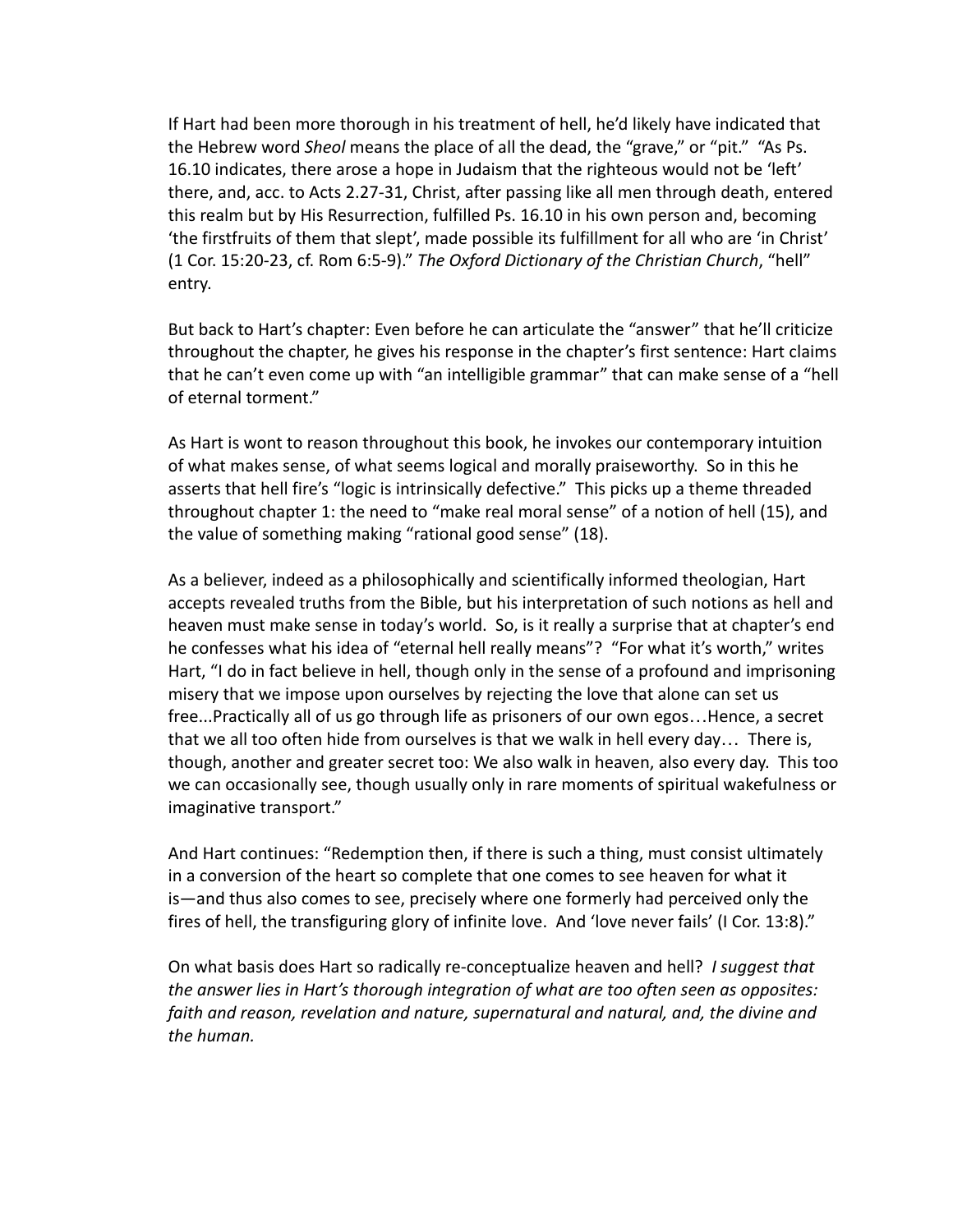One of the most important critiques of Hart is his supposed audacity in "judging the acts of God" according to "some ethical standard applicable to finite creatures" (54). He bridles at this charge, saying the criticism " simply is not so" 55.

Hart is clear about the profound difference between human beings and Being Itself or God. However, morally speaking, he believes that we can at least begin to speak "analogically" about basic moral values that apply to both to ourselves and to God. And the clearest example is the unrelenting argument of this book: only a "monster" would create finite human beings with limited ability to freely choose, and then consign them to eternal torment for exercising that divinely appropriated contingent choice.

David Bentley Hart doesn't pretend to know the ways in which God acts in complex human affairs, but he feels theologically compelled to critically judge the stories we humans tell about God's interaction with humankind in general. "In fact," asserts Hart, "it is morally required of us to do so; not to judge is a dereliction of our rational vocation to know and affirm the Good. And here, recall again, we are not assessing God's acts against some higher standard of ethical action; we are merely measuring the stories we tell about him against his own supposed revealed nature as the transcendent Good" (60). Hart continues: "Because he is the Good itself, God cannot be the author of absolute injustice, absolute evil; such an irrational possibility would be a limitation upon the infinite freedom with which he expresses his nature" (60).

Hart says more about the inseparability of Goodness and God: "So it is no error of reason for a believer to refuse to assent to a supposedly complete narrative of God and creation if that narrative severs every analogical connection between goodness among creatures and the goodness of God. In fact, reason and faith alike forbid such assent; to believe solely because one thinks faith demands it, in spite of all the counsels of reason, is actually a form of disbelief, of faithlessness. Submission to a morally unintelligible narrative of God's dealings with his creatures would be a kind of epistemic nihilism, reducing the act of fidelity to God to a brutishly obstinate infidelity to reason (whose substance, again, is God himself)" (61). Wow, what a clear confession by Hart of his own comingling of reason and faith, of goodness and God! (Hart hasn't in this book laid the groundwork for such a union of reason and faith, but he has a basis that we've only alluded to thus far, but I'll be laying it out as clearly as I can within a page or two below.)

Hart gives a glaring example of how God and Goodness have been torturously separated—the reformer John Calvin, in his formulation of double-predestination. "[T]he Calvinist account of predestination is unquestionably the most terrifying and severe expression of the late Augustinian heritage…Calvin makes no effort to deceive either us or himself that there is some deeper kindness in the doctrine he proclaims, hidden from our sinful eyes only by our own depravity. He proclaims that God hates the damned, and in fact created them to be the objects of his hatred….For him, the true unadorned essence of the whole story is nothing more than sheer absolute power exercising itself for power's sake" (49-50).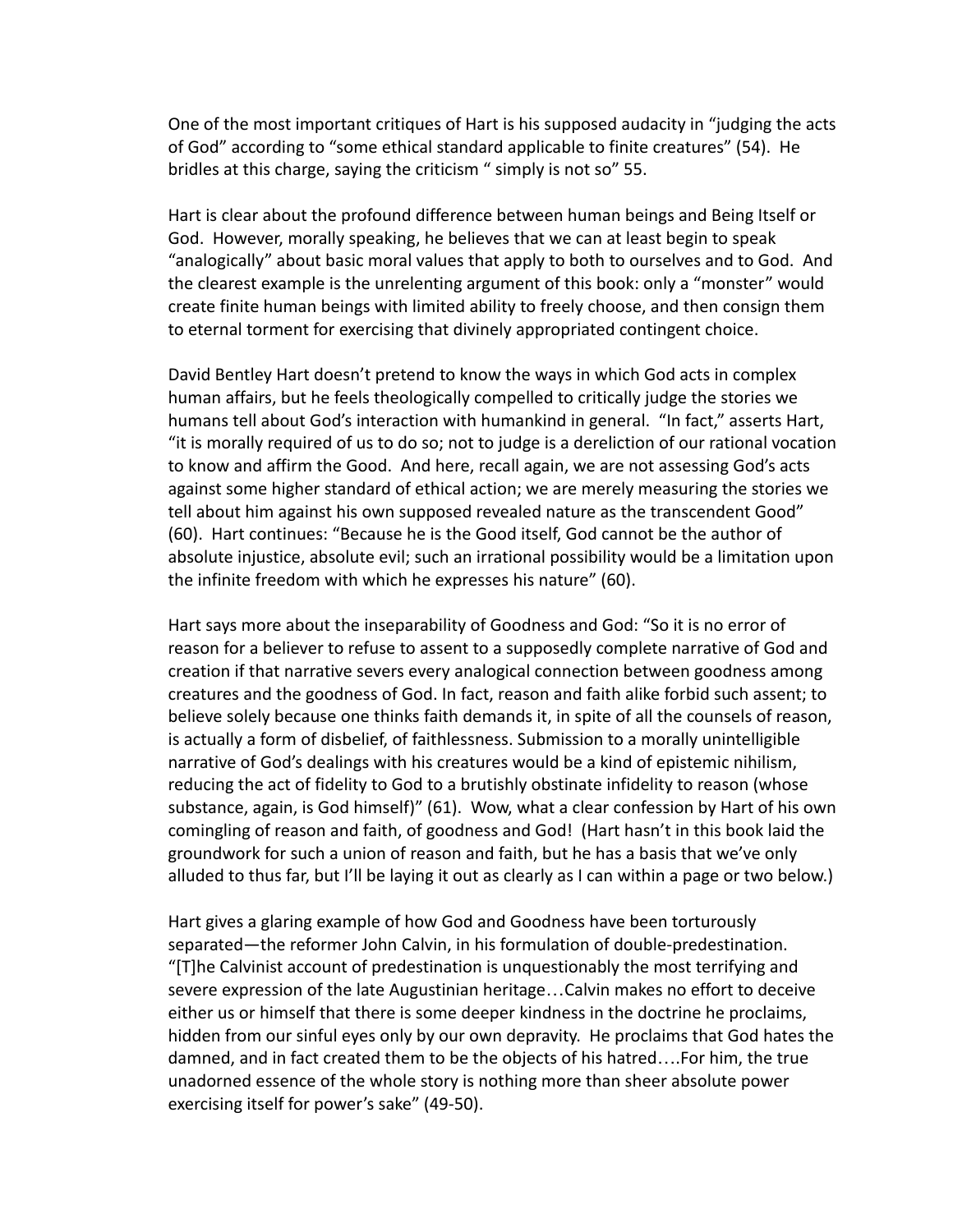Perhaps Hart's most severe criticism of hell-fire being the just dessert for anyone is that none of us has "absolutely unpremised liberty, obeying no rationale except its own spontaneous volition toward whatever end it might pose for itself..." 40. He contends that "the character of even the very worst among us is in part the product of external contingencies, and somewhere in the history of every soul there are moments when a better way was missed by mischance, or by malign interventions from without, or by disorders of the mind within, rather than by any intentional perversity on the soul's own part" (39).

Hart cites two examples: Adolph Hitler and Eve. Hitler becomes the Fuhrer for one of two reasons (or a combination): he had bad influences in his upbringing, or he was congenitally wicked. Regardless, "his guilt was a qualified one," and he was never "wholly free." Similarly, Adam and Eve were not intrinsically evil, but were merely somewhat naïve and ignorant. "When, therefore, we try to account for the human rejection of God, we can never trace the wanderings of the will back to some primordial moment of perfect liberty, some epistemically pristine instant when a perverse impulse spontaneously arose within an isolated, wholly sane individual will, or within a mind perfectly cognizant of the whole truth of things" (43).

Hart's undergirding philosophy of religion – "the experience of God"

The book we are now exploring, in which Hart unrelentingly attempts to slaughter the notion of eternal hellfire, is welcome news to many of us Adventists who appreciate such an erudite thinker giving such strong backing to a position so many of us have been taught throughout our religious lives. However, on the other side of the discussion, aren't many of us unnerved by Hart's equally unequivocal advocacy of salvation for all—even Hitler?

Hart isn't systematic in his approach—e.g., laying out Biblical texts that are for and against eternal torment, and reasoning to a biblical conclusion. And Hart's an orthodox theologian who takes the Bible seriously! He seems to take reason as equal to faith—and he asserts, without giving a rationale, that reason and faith are somehow equivalent. At an even deeper level, he asserts that *God and Goodness* are one and the same! Isn't he familiar with Plato's writings in which Euthyphro poses the now classic question on this topic, "Does God command a thing because it is good, or is it good because God commands it?" (cf. 34).

This book, *That All Shall Be Saved*: *Heaven*, *Hell and Universal Salvation (2013),* is logically and conceptually **secondary** to his earlier one, *The Experience of God: Being, Consciousness, Bliss* (2013). And I will now summarize that earlier book's essence, as it spells out Hart's basic philosophy of religion—something largely presupposed in his 2019 book on eternal torment and universal salvation.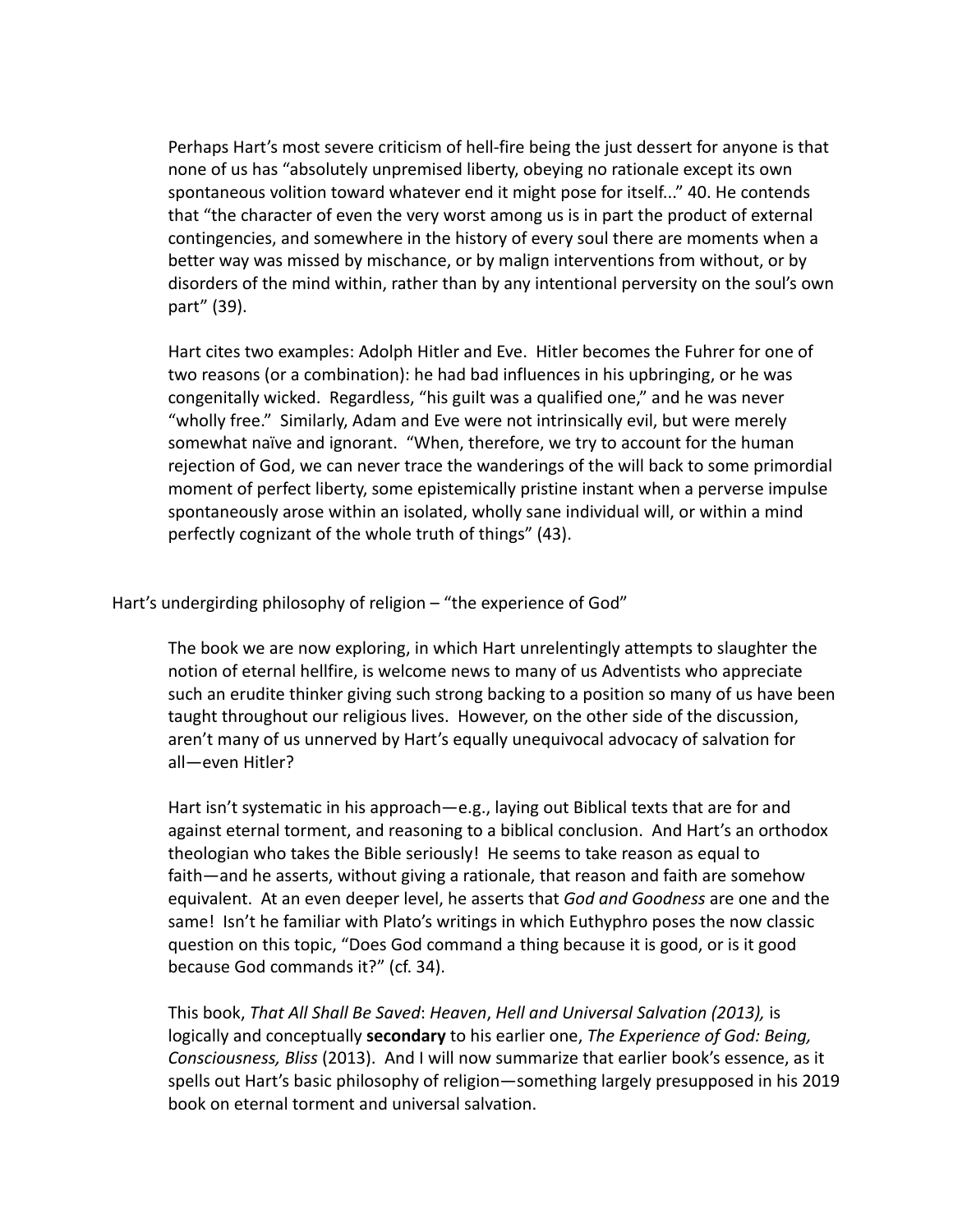At a fundamental level Hart is pre-modern, and he criticizes our contemporary enthrallment with modernism in which we analyze everything worth believing into its basic component parts. Overall, Hart is less Aristotelian in his analysis of issues, and he openly appreciates his Platonic bias in that he too (ala Plato) portrays a grand vision. If Hart were to answer Euthyphro's question, he'd say, in good Platonic fashion, "It's a bad analytical question, indicating a confusion of categories; the answer is that God and Goodness are one. We wouldn't even ask the question of goodness were it not for God."

The question of God.

The first thing to be said about Hart's God is that she/he/they/it (all pronouns are grossly inadequate) couldn't be larger: God is Being itself. His God is the God of Judaism, Christianity, Islam, Sikhism Hinduism, Baha'i, "and a great deal of paganism," and is defined as: "one infinite source of all that is: eternal, omniscient, omnipotent, omnipresent, uncreated, uncaused, perfectly transcendent of all things and for that very reason absolutely immanent to all things" (30).

Hart invokes an old Scholastic distinction between sacred literature written "*de Deo uno*" ("about the one God") and "*de Deo trino*" (about the Trinitarian God")—the latter denoting Christian doctrine. He describes his own approach as the former perspective—metaphysical or philosophical (as opposed to dogmatic).

Hart describes his approach to God as philosophical, but he doesn't mean impersonal—anything but. His book title, *The Experience of God*, is meant very literally: it's "to a great degree a rather personal approach to the question of God. I do not mean that it is subjective or confessional; rather, I mean that it takes the structure of personal experience—not mine particularly, but anyone's—not only as an authentic way of approaching the mystery of the divine but as powerful evidence of the reality of God" (9). Hart starts with "the conviction that many of the most important things we know are things we know before we can speak them…even as children, and see them with the greatest immediacy when we look at them with the eyes of innocence" (9).

God is categorically different from god or the gods. For this reason Hart agrees with the "new atheists" in their augments against God—as Hart says, the God of fundamentalist religion against which these atheists rail is not his God either.

Hart's God is not the god who miraculously weaves in and out of human affairs, one player among others in a world of contingent beings. God and god, the latter a "demiurge" according to Hart, are not logically uttered in the same breadth. And he sees the whole line of thinking that proves God's existence using the cosmological argument of design as but pushing back and back and back in search of a first cause—but of which its own cause could be questioned. It's "an infinite regress of *contingent* ontological causes," asserts Hart.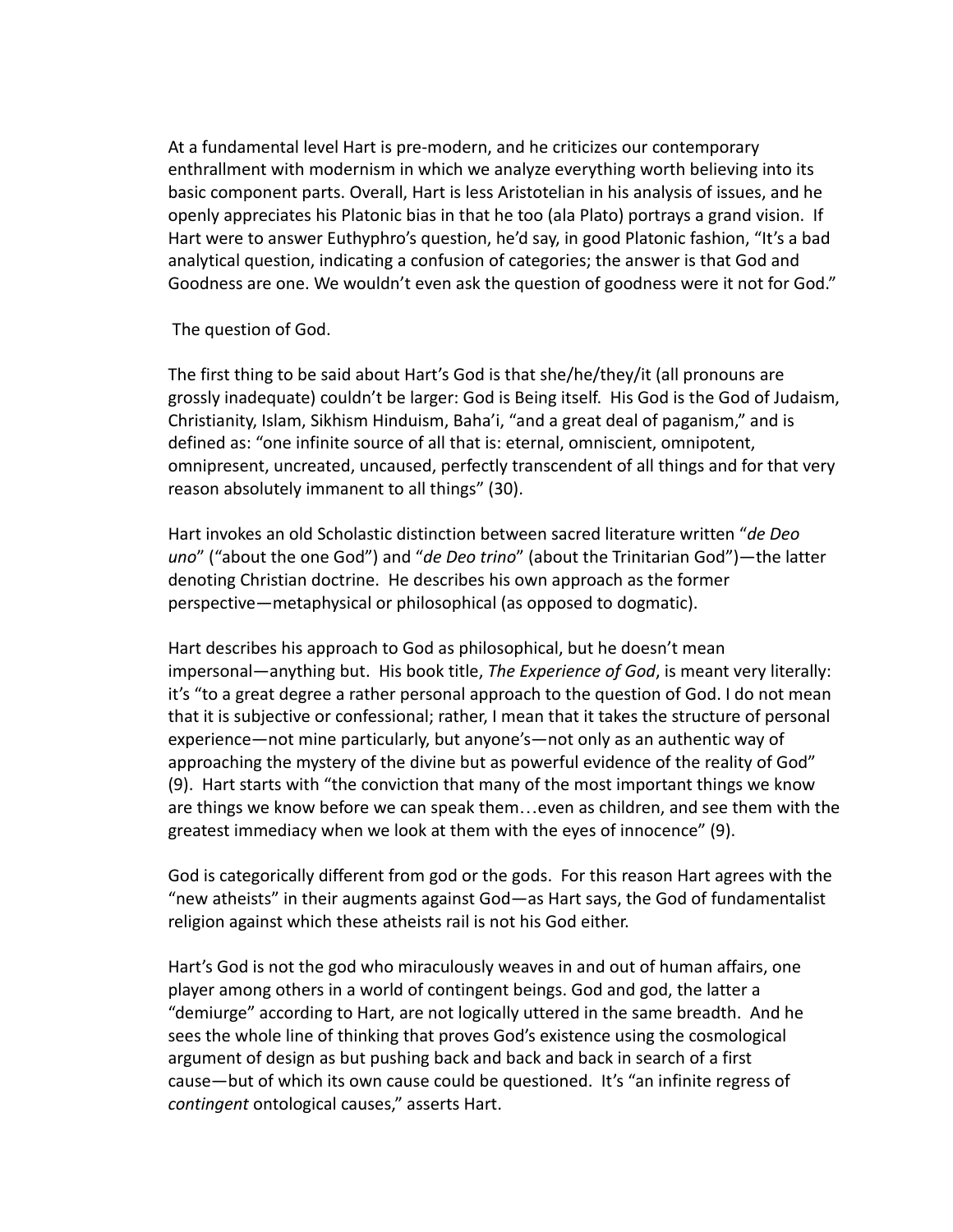In contrast, Hart's "orthodox" God of the historic religious faiths is the absolute ground of all that is. God is existence itself. God is not an object among all objects that are illuminated by the "light of being," but "is himself the light of being. It makes perfect sense to ask what illuminates an object, but not to ask what illuminates light. It makes perfect sense to wonder why a contingent being exists, but not to wonder why Absolute Being 'exists'" (143).

## The question of science/naturalism

David Bentley Hart is pro-science and enthralled by nature, but sees some scientists over-reaching their realm of physical reality. For example, he's dismissive of Richard Feynman and Steven Weinberg who've commented on the apparent "meaninglessness" of the universe as revealed by modern physics—"as if any purely physical inventory of reality," chides Hart, "could possibly have anything to tell us about the meaning of things" (75). Similarly, Hart sees Stephen Hawking and Leonard Mlodinow as naively "pompous" in declaring the death of philosophy.

"It never crosses [Hawking's] mind that the question of creation might concern the very possibility of existence as such, not merely of this universe but of all the laws and physical conditions that produced it, or that the concept of 'God might concern a reality not temporally prior to this or that world, but logically and necessarily prior to all worlds, also physical laws, all quantum events, and even all possibilities of laws and events" (40). Hart has a philosophical definition of God that includes all that is, and all that could possibly be—and to deny this "God," thus defined, is to embrace an "ultimate absurdity" (17).

Hart criticizes naturalism's claim that it "adheres to the only sure path of verifiable knowledge" as "nothing but a feat of sublime circular thinking: physics explains everything, which we know because anything physics cannot explain does not exist, which we know because whatever exists must be explicable by physics, which we know because physics explains everything." And Hart adds: "There is something here of the mystical" (77).

Hart is particularly brilliant in so clearly laying out how naturalism (also known as physicalism and materialism) inevitably goes beyond its own announced realm—material—if it makes metaphysical/philosophical claims about that realm. Hart observes that "the doctrine that there is nothing apart from the physical order…is an incorrigibly incoherent concept, and one that is ultimately indistinguishable from pure magical thinking. The very notion of nature as a closed system entirely sufficient to itself is plainly one that cannot be verified, deductively or empirically, from within the system of nature. It is a metaphysical (which is to say 'extra-natural') conclusion regarding the whole of reality" (17).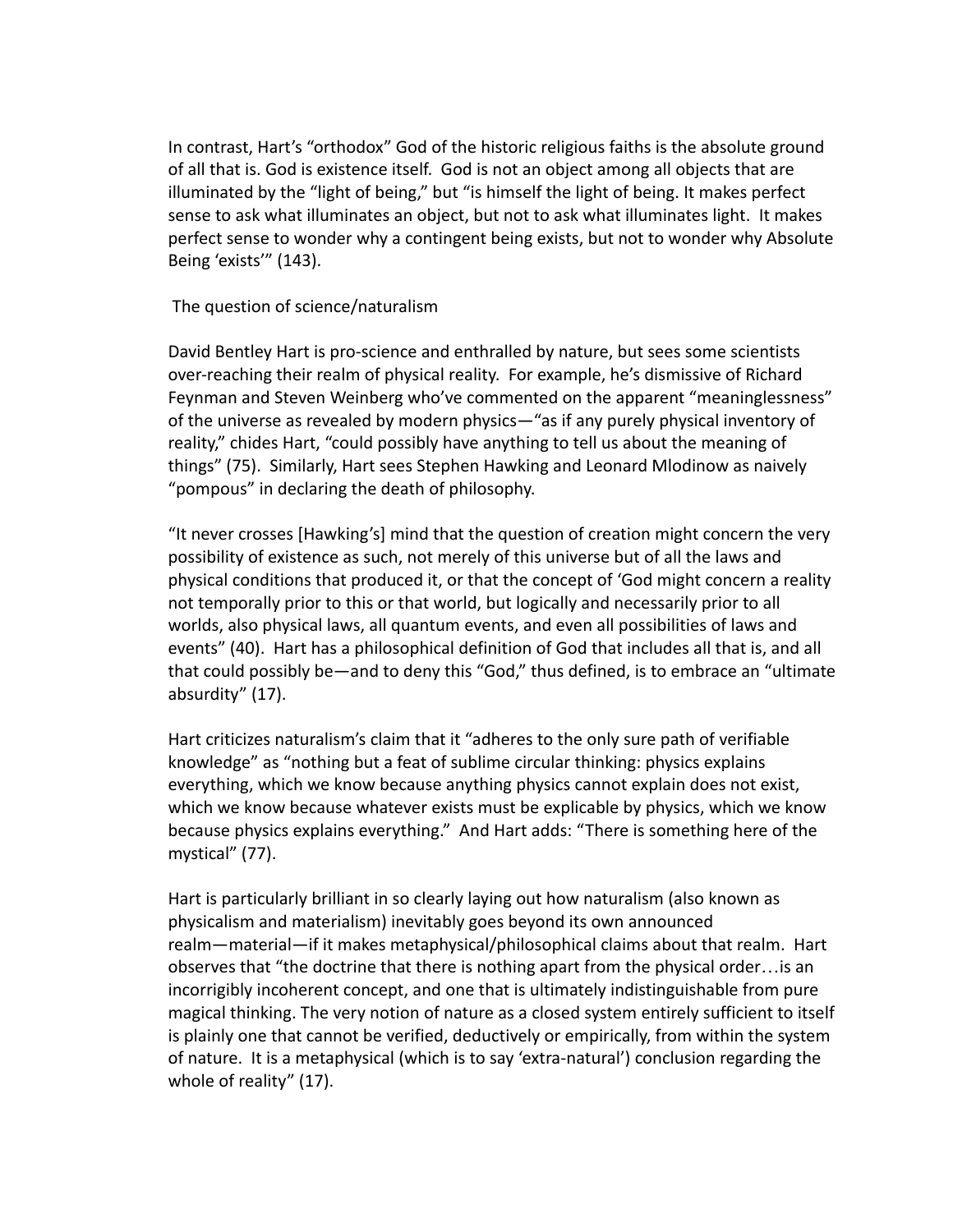Hart as part of a relatively new turn in Western religious thinking: Radical Orthodoxy

There is a relatively new movement in Western Christian thought called "Radical Orthodoxy." This movement is centered in Cambridge University, and theologian John Milbank is a primary leader. In the few comments here, I draw on the 1999 anthology, *Radical Orthodoxy: A New Theology,* edited by Milbank, Catherine Pickstock and Graham Ward—all associated with Cambridge. Three of our presenters here in our class over the next month are influenced by radical orthodoxy. Osborn suggested to me that our class would likely be interested in Hart as an author; Daryll Ward is one of Hart's biggest fans, and Yi Shen Ma recommended the Milbank volume to me as a good introduction to this theological movement.

David Bentley Hart is no card-carrying radically orthodox thinker, but he holds more in common than separates him from this Cambridge-inspired movement. Both Hart and Milbank deeply lament that secularism is the default ideological construct of today's thought world—and this has been so for at least the past two centuries. Hart himself could have written Milbank's criticism of secularism's materialist ideology, which Milbank sees as "soulless, aggressive, nonchalant and nihilistic" (1). Those of us reading Hart's book know just how central is his charge against nihilism—nihilism being the notion that traditional values are unfounded and that existence is senseless and useless. Milbank too joins Hart in decrying the lack of any metaphysical foundation in secular materialism's account of existence. Regarding existence, Milbank says that "all there is *only* is because it is more than it is" (4, his italics). "In a bizarre way, it seems that modernity does not really want what it thinks it wants," says Milbank; "but, on the other hand, in order to have what it thinks it wants, it would have to recover the theological" (4).

Milbank's Cambridge orthodoxy is not "simply returning in nostalgia to the premodern," as it addresses a full array of concerns in contemporary life: "aesthetics, politics, sex, the body, personhood, visibility, space" (1). But Hart's and Milbank's *orthodox* platforms could not be more different. Whereas Hart's orthodoxy essentially collapses faith and reason, Milbank boldly proclaims traditional dogma "in terms of the Trinity, Christology, the Church and the Eucharist" (1). For Millbank, *de Deo trino* soundly trumps *de Deo uno—*to invoke a distinction that Hart makes and that I referred to above.

Milbank and his colleagues are thoroughgoing in their orthodoxy—"a commitment to creedal Christianity and the exemplarity of its patristic matrix…. [and more specifically] "reaffirming a richer and more coherent Christianity which was gradually lost sight of after the late Middle Ages" (2). Milbank is radical in his unabashed "return to patristic and medieval roots, and especially to the Augustinian vision of all knowledge as divine illumination—a notion which transcends the modern bastard dualisms of faith and reason, grace and nature." Such language sounds very much like Hart's. However, Milbank applies his Augustinian vision opposite that of Hart. Milbank uses his radical